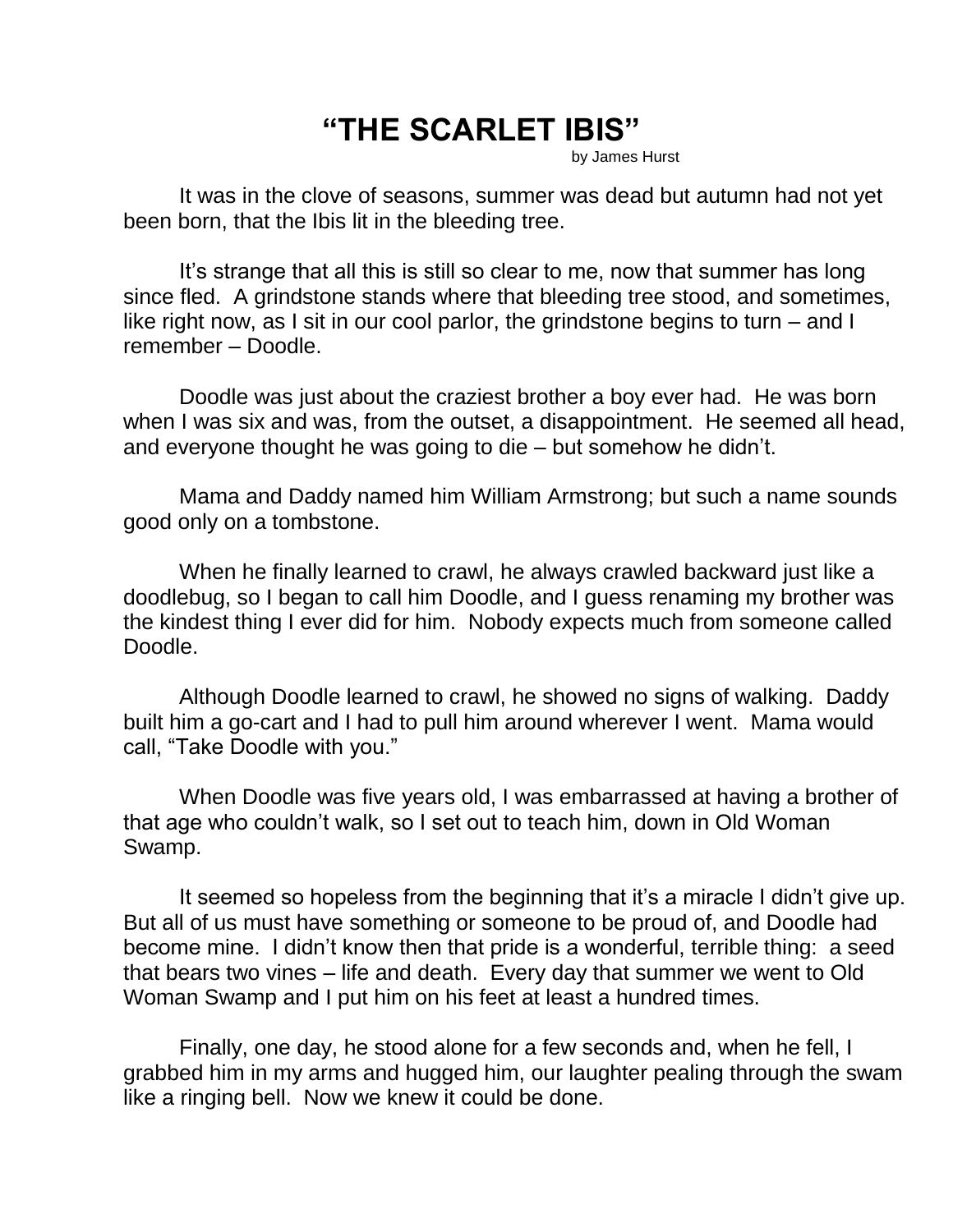With success so imminent, we decided not to tell anyone until he could actually walk. At breakfast on our chosen day, I pulled Doodle to the door in the go-cart and had them turn their backs, making them cross their hearts and hope to die if they peeked. I helped Doodle up, and when he was standing alone, I let them look. There wasn't a sound as Doodle walked slowly across the room and sat down at his place at the table. Then Mama began to cry, hugging and kissing him. Daddy hugged him, too, and Doodle told them it was I who had taught him to walk, so everyone wanted to hug me, and I began to cry, too.

"What're you crying for?" Daddy asked, but I couldn't answer. They didn't know that I had done it for myself – for pride.

Now that I had taught Doodle to walk, I began to believe in my own infallibility. I would teach him to run, to swim, to climb trees – and to fight!!

That winter we didn't make much progress, for I was in school and Doodle suffered from one bad cold after another. But when spring came, rich and warm, we raised our sights again and success lay at the end of summer like a pot of gold!

So we came to that clove of seasons. It was a hot, sultry day and Daddy, Mama, Doodle and I were seated at the dining table having lunch. Suddenly, from out in the yard, came a strange croaking noise.

Doodle excused himself, went out into the yard and looked up into the bleeding tree. "It's a great big red bird!"

At the very top of the tree was a large bird, with scarlet feathers and long legs. It looked as though it could fall at any moment.

Doodle's hands were clasped at his throat. "What is it?"

At that moment the bird began to flutter, and amid much flapping and a spray of floaty feathers, it tumbled down, landing at our feet with a thud.

> Even death Did not mar its grace, For it lay on the earth Like a broken vase Of red flowers.